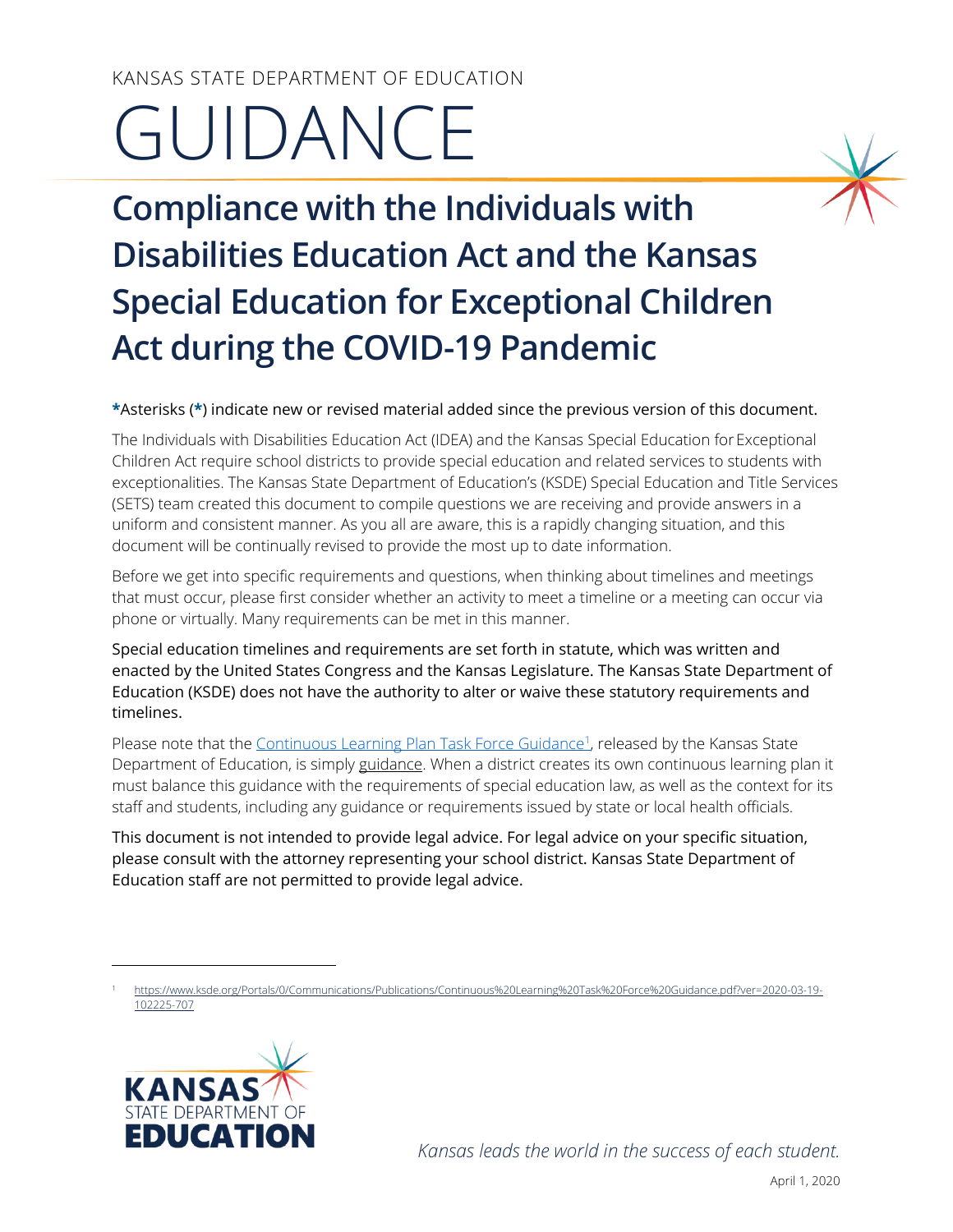### **A. Special Education Legal Questions**

<span id="page-1-0"></span>Question A-1. What special education and related services must be provided when a school is closed due to COVID-19, and is not yet providing any services to the general student population?

Answer A-1. When a school is closed due to a COVID-19 outbreak and is not yet providing any services to the general student population, the school is not required to provide a FAPE or any IEP services to children with exceptionalities.

<span id="page-1-1"></span>Question A-2. What special education and related services must be provided to students with exceptionalities when a school is closed due to COVID-19, but is implementing its Continuous Learning Plan?

Answer A-2. When a school is closed due to a COVID-19 outbreak, but is implementing its Continuous Learning Plan, the school must ensure that each student with an exceptionality also has equal access to the same opportunities, including, to the greatest extent possible under these unprecedented circumstances, a free appropriate public education (FAPE). School districts must provide a FAPE consistent with the need to protect the health and safety of students with exceptionalities and those individuals providing education, specialized instruction, and related services to these students. In this unique and ever-changing environment, these exceptional circumstances may affect how all educational and related services and supports are provided. FAPE may include, as appropriate, special education and related services provided through distance instruction provided virtually, through instructional materials sent home, or telephonically. The determination of how FAPE is to be provided may need to be different during the time when a school is closed and implementing its Continuous Learning Plan. As mentioned above, FAPE may be provided consistent with the need to protect the health and safety of students with disabilities and those individuals providing special education and related services to students. This guidance is consistent with and based upon the [Office for Civil Rights \(OCR\) and Office of](https://www2.ed.gov/about/offices/list/ocr/frontpage/faq/rr/policyguidance/Supple%20Fact%20Sheet%203.21.20%20FINAL.pdf)  [Special Education and Rehabilitative Services \(OSERS\) Supplemental Fact Sheet Addressing the Risk of](https://www2.ed.gov/about/offices/list/ocr/frontpage/faq/rr/policyguidance/Supple%20Fact%20Sheet%203.21.20%20FINAL.pdf)  [COVID-19 in Preschool, Elementary and Secondary Schools While](https://www2.ed.gov/about/offices/list/ocr/frontpage/faq/rr/policyguidance/Supple%20Fact%20Sheet%203.21.20%20FINAL.pdf) Serving Children with Disabilities<sup>2</sup> issued on March 21, 2020. Educators should read that document fully for more guidance regarding how to provide special education and related services in a distance learning environment.

The services and supports in a child's IEP prior to the implementation of the district's Continuous Learning Plan contemplated the traditional educational environment, which most students are no longer in. The child's IEP Team should think of the district's Continuous Learning Plan as the general education curriculum in place at this time. All services and supports are intended to support the child in accessing the general education curriculum with their nondisabled peers to the maximum extent appropriate. The child's IEP Team should develop a contingency learning plan to enable the child:

(1) To advance appropriately toward attaining the child's annual IEP goals;

(2) to be involved in and make progress in the general education curriculum (in this instance, the district's Continuous Learning Plan), or appropriate activities for children ages 3–5;

(3) to participate in extracurricular and other nonacademic activities; and

l

(4) to be educated and participate with their nondisabled peers to the maximum extent appropriate, in all of these activities (in this instance to participate in the continuous learning plan with their nondisabled peers). K.S.A. 72-3429(c)(4)

<sup>2</sup> <https://www2.ed.gov/about/offices/list/ocr/frontpage/faq/rr/policyguidance/Supple%20Fact%20Sheet%203.21.20%20FINAL.pdf>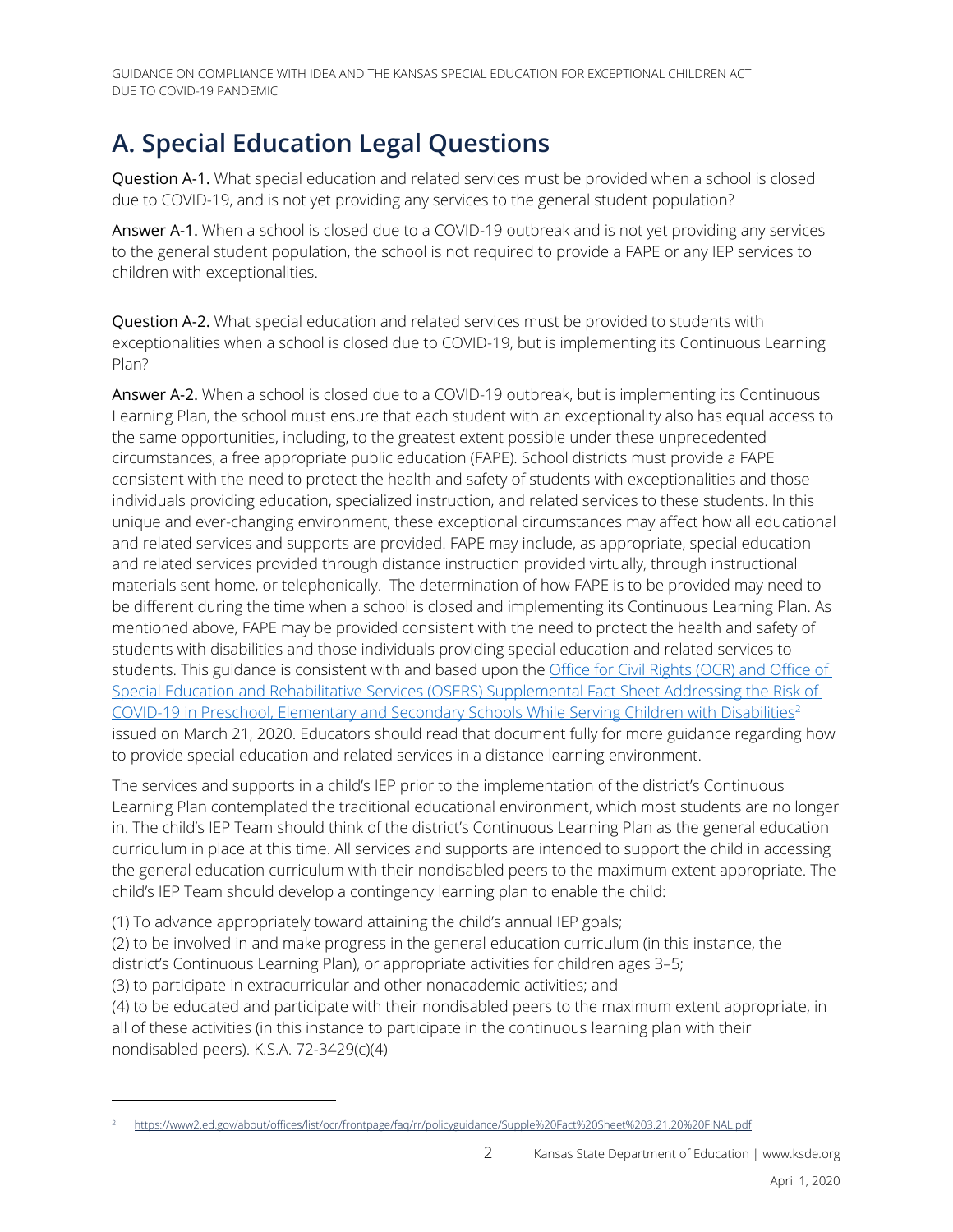The child's IEP Team should think about the definition of specially designed instruction, in the context of the district's Continuous Learning Plan. "Specially designed instruction" means adapting, as appropriate to the needs of each exceptional child, the content, methodology or delivery of instruction for the following purposes:

(1) To address the unique needs of the child that result from the child's exceptionality; and (2) to ensure access of any child with a disability to the general curriculum [in this instance, the district's Continuous Learning Plan], so that the child can meet the educational standards within the jurisdiction of the agency that apply to all children. K.A.R. 91-40-1(lll).

The child's IEP Team should think about related services in the context of what specially designed instruction (special education services) means within the district's Continuous Learning Plan. Related services are developmental, corrective, and supportive services required to assist a child, who has been identified as a child with an exceptionality, to benefit from special education services. K.A.R. 91-40-1(ccc).

The child's IEP Team should think about supplementary aids and services, program modifications, and supports for school personnel in the context of "to enable children with disabilities to be educated with children without disabilities to the maximum extent appropriate" (in this instance to participate in the district's Continuous Learning Plan with their nondisabled peers). K.S.A. 72-3429(c)(4); K.A.R. 91-40-1(ttt).

<span id="page-2-0"></span>Question A-3. How should schools proceed with special education and related services when schools resume normal operations next school year?

Answer A-3. Where, due to the COVID-19 outbreak and resulting closures of schools, there has been an interruption in providing IEP services, IEP teams must make an individualized determination whether and to what extent compensatory services may be needed when schools resume normal operations. Compensatory services may be necessary when there is a decline in the student's skills that occurred as a result of a student not receiving services during an extended school closure (or an extended student absence) caused by the COVID-19 outbreak. The student's IEP Team also must review the student's IEP and determine whether any other changes to the IEP are needed as a result of the extended absence from school. An IEP Team may consider using informal assessments or screenings to determine whether there have been changes in a student's performance. Information needed to make this determination will likely not be known until after the interruption in services has ended. Thus, the most appropriate time for the IEP Team to decide on compensatory education for the student would be when schools return to normal operations next school year.

Question A-4. Should all student IEPs be amended in response to special education and related services not being provided in accordance with a student's IEP during an extended school closure caused by the COVID-19 outbreak?

Answer A-4. No. IEP amendments must be individualized decisions, particular to the needs of each child. Missed services should be addressed as outlined in the [Answer A-3](#page-2-0) above.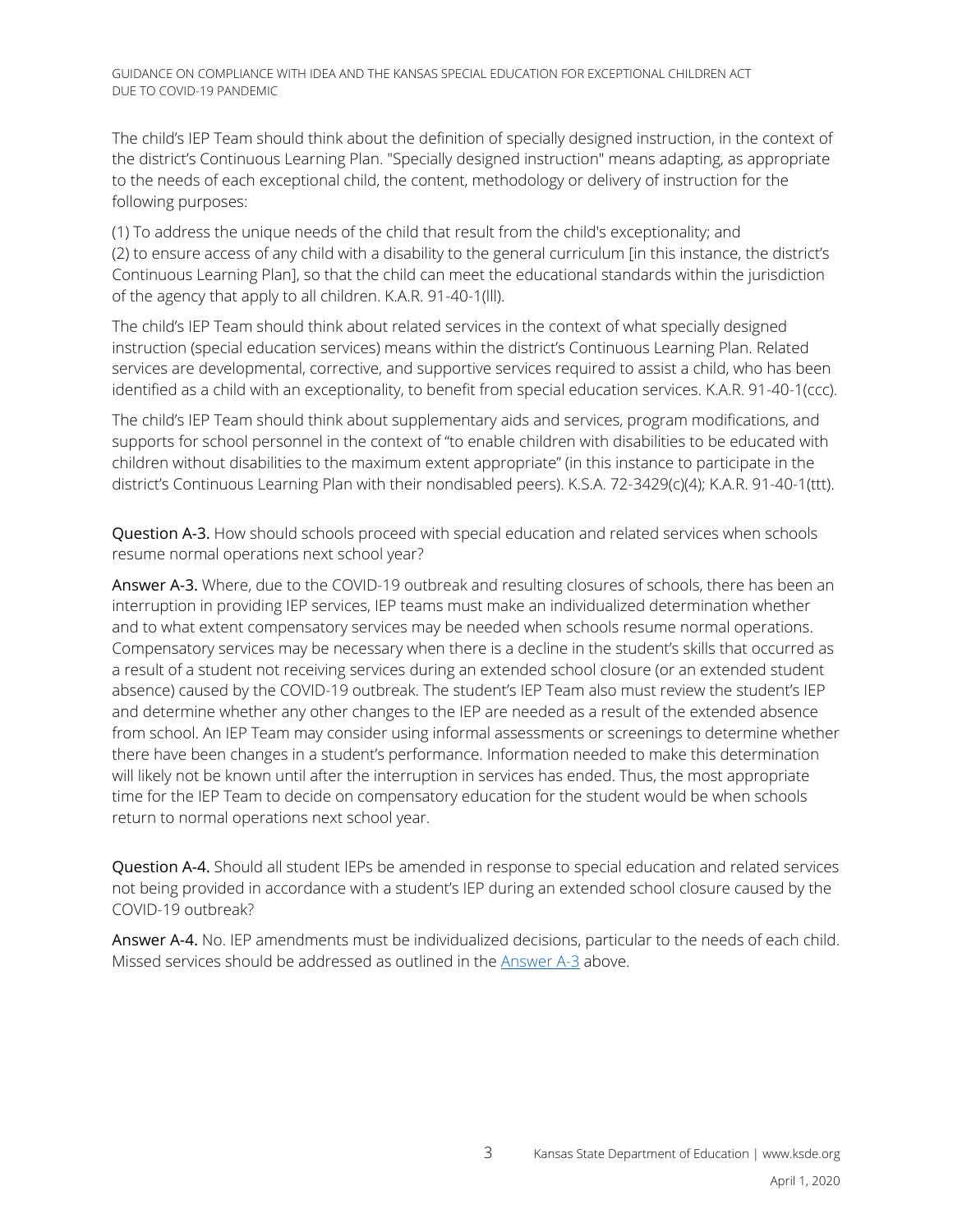Question A-5. How does a school provide additional services when the Kansas State Department of Education's Continuous Learning Plan Guidance provides recommendations of daily maximum minutes for instruction at each grade level? How does that impact services outlined in an IEP for a student?

Answer A-5. Please note that the Continuous Learning Plan Guidance, is simply guidance. When a district creates its own continuous learning plan it must balance this guidance with the requirements of special education law, as well as the context for its staff and students.

Question A-6. Is it permissible to provide services to a child with an IEP through video conferencing with only one student and one staff member present on the video call?

Answer A-6. Nothing in the IDEA or Kansas Special Education for Exceptional Children Act prohibits oneon-one video conferencing between a staff member and a student. The initial guidance from the Continuous Learning Plan Task Force cautioned against this for liability and accountability reasons, with certain exceptions. Special education administrators should make local decisions on how to serve students as part of the district's Continuous Learning Plan and this can include 1:1 services. Administrators can consider precautions such as asking a caregiver to join the child or be in the same space with the child when the child is receiving 1:1 services. Many video conferencing systems (including Zoom) permit recording and an administrator could consider asking district educators to record 1:1 video meetings with a student. When making this decision, note that video recordings maintained by the school that contain information directly relating to the student could be considered education records under the Family Educational Rights and Privacy Act (FERPA; 34 C.F.R. § 99.3). An administrator could decide to use classified staff to join 1:1 video meetings with a child. Special education and other district administrators should make the decision for their district that they think is best for students and staff.

Question A-7. How should Pre-K child find screenings be conducted when a school is closed due to COVID-19?

Answer A-7. The IDEA and state special education law do not specify a required timeline for early childhood screenings. K.A.R. 91-40-7(a) and (b) require each local school board to adopt and implement policies and procedures for screening children younger than age 5. Those policies and procedures must include observations, instruments, measures, and techniques that disclose any potential disabilities or developmental delays that indicate a need for evaluation, including hearing and vision screening. These screenings should be done within a reasonable time in light of the unprecedented COVID-19 restrictions each local school district is facing. When conducting screenings, staff must be sure to follow local health department guidelines for appropriate social distancing, hygiene, and sanitizing any materials or instruments. Any screening that can be done virtually should be done virtually.

Question A-8. What should a school do if it cannot meet the 60 school-day timeline for initial special education evaluations due to school closure or student illness/absence because of COVID-19?

Answer A-8. K.A.R. 91-40-8(f) requires a school to complete an initial evaluation within 60 school days of the date the school receives written parental consent for evaluation of the child. There are three exceptions to this timeline: a. the school can obtain written parental consent to an extension of time (K.A.R. 91-40-8)(f)); or b. the parent repeatedly fails or refuses to produce the child for the evaluation (K.A.R. 91-40-8(g)(1)); or c. the child enrolls in a different school before the evaluation is completed and the parent and new school agree to a specific date by which the evaluation will be completed (K.A.R. 91- 40-8(g)(2)).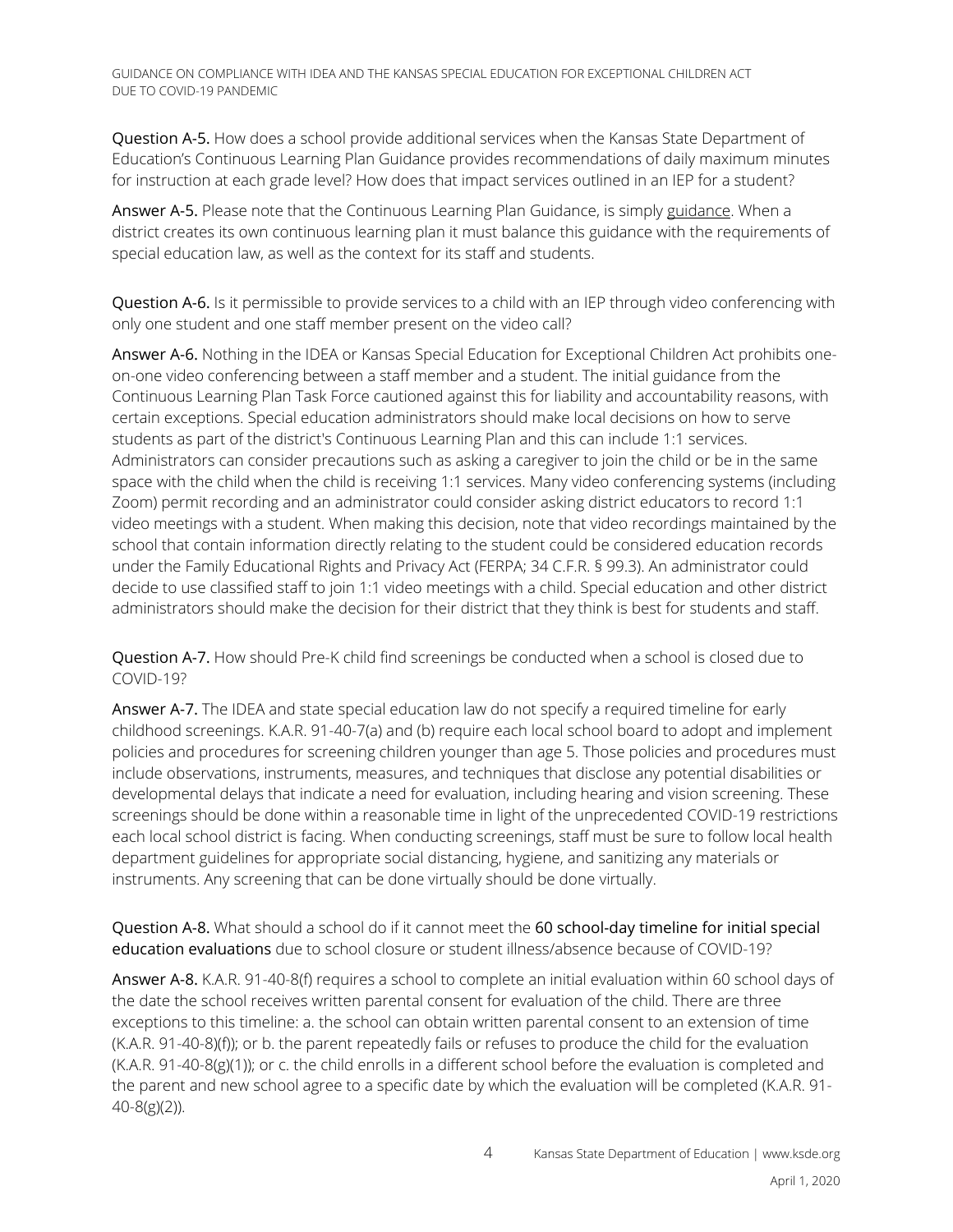Note that this timeline is 60 school days. School day is defined as "any day, including a partial day, that all children, including children with and without disabilities, are in attendance at school for instructional purposes" (K.A.R. 91-40-1(eee)). Thus, if a school is closed due to COVID-19 and not providing any services to the general student population, those days of closure are not counted in the 60-school-day timeline. However, once a school is implementing its Continuous Learning Plan, KSDE considers those days to meet the K.A.R. 91-40-1(eee) definition of school day; thus those days do count in the 60-schoolday timeline.

If the school believes that it will not be able to meet the 60-school-day timeline for an individual student, the school should ask the parent for written consent to an extension of time (K.A.R. 91-40-8(f)). This request for consent to extend the time to complete an evaluation must be obtained on an individualized basis. It must not become a standard practice nor may standard language be inserted into every prior written notice provided to the parent when first asking for consent to evaluate. The consent must include a specific extension of time that can be calculated and is clear to all parties.

Question A-9. What should a school do if it is closed due to COVID-19 and cannot meet the obligation to have an IEP or an IFSP in effect for a child transitioning from Part C to Part B no later than the child's third birthday?

Answer A-9. 34 C.F.R. §§ 300.101(b) and 300.124(b) require that an IEP or IFSP is developed and is being implemented by the third birthday of a child participating in Part C programs and who will participate in Part B preschool programs. There is no exception to this requirement. Either an IEP or IFSP must be developed and implemented by the child's third birthday. To accomplish this, teams may conduct meetings virtually via telephone or videoconference.

Question A-10. How does school closure due to COVID-19 affect the school's obligation to provide IEP services to students who transfer within the state and from out of state?

Answer A-10. Students with IEPs who transfer to a new school within Kansas or from out-of-state and enroll in the new school within the same school year must be provided with a free appropriate public education (FAPE) including services comparable to those described in the child's IEP from the previous school district until the new school district adopts the child's IEP from the previous school district, or develops a new IEP, or (in the case of an out-of-state student) conducts an evaluation (34 C.F.R. § 300.323(e), (f)). Schools should be careful to not introduce unreasonable logistical barriers on enrollment and keep in mind their obligation to provide FAPE to a student who has transferred into the school district.

If the school is closed due to COVID-19, and does not provide any educational services to the general student population, then the school would not be required to provide services to students with IEPs during that same period of time, including transfer students with IEPs (see Answer  $A-1$  above). Once a school is implementing its Continuous Learning Plan, the school must provide special education and related services as described in [Answer A-2](#page-1-1) above. In addition, once a school resumes to normal operations next school year, an IEP Team would be required to make an individualized determination as to whether compensatory services are needed due to the missed services caused by the school closure (see [Answer A-3](#page-2-0) above).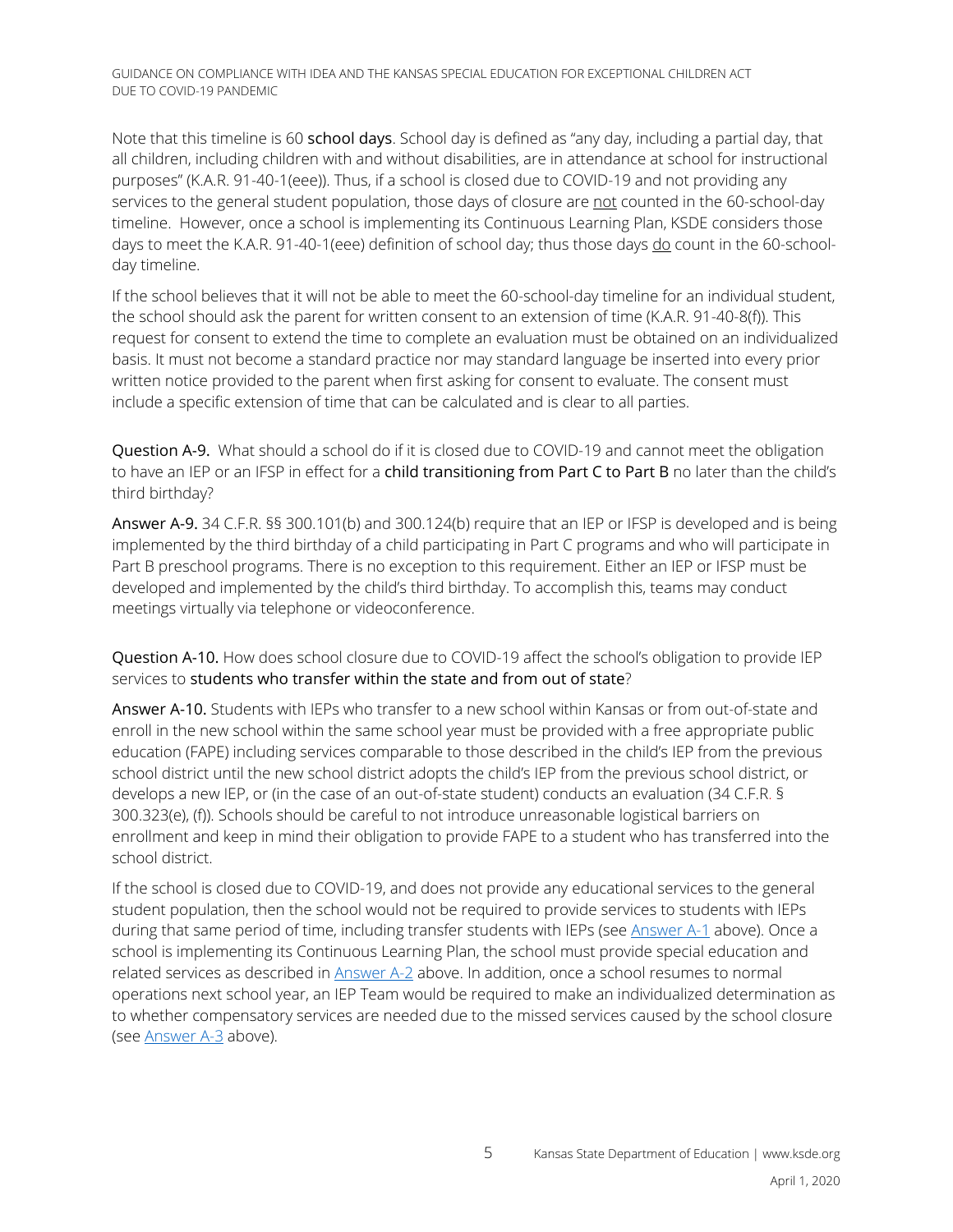Question A-11. What should a school do if it cannot meet the requirement to review and revise each IEP at least annually due to school closure or student illness/absence because of COVID-19?

Answer A-11. 34 C.F.R. § 300.324(b)(1)(i) requires each school district to ensure that the IEP team reviews the child's IEP not less than annually to determine whether the annual goals for the child are being achieved and to revise the IEP as appropriate to address any lack of expected progress toward the IEP goals and in the general education curriculum. There is no exception to this annual requirement. To accomplish this, teams may conduct meetings virtually via telephone or videoconference. Any required IEP team members that are unable to attend may be excused by written consent of the parent or written agreement between the parent and the school pursuant to the procedures outlined in 34 C.F.R. § 300.321(e).

Question A-12. As IEP Teams are meeting during COVID-19 closures and restrictions, what should the IEP include for the dates of services?

Answer A-12. 34 C.F.R. § 300.320(a)(7) requires that an IEP must include the projected date for the beginning of the special education and related services, and supplementary aids and services for the child, and program modifications or supports for school personnel. The IDEA does not define the term "projected," however, projected generally means proposed, predicted or estimated. Therefore, because the start date for services is projected and not exact, this regulation has some flexibility. Further, the projected start date does not have to be a specific number, such as March 23, 2020. A projected start date can be a description that can be calculated and is clear to all parties, such as "this service is projected to start on the first day when school resumes and all children are in attendance at school for instructional purposes." Note that data reporting requirements for SPEDPro are different than legal requirements for the contents of an IEP. For SPEDPro data reporting requirements, school districts must report actual dates that services are started and ended (se[e Question and Answer B-1](#page-11-0) below).

<span id="page-5-0"></span>Question A-13. As IEP Teams are meeting to complete annual IEP reviews and to create initial IEPs during COVID-19 closures and restrictions, should the IEP be written based on the options that will be available for service with Continuous Learning Plans that districts will be developing, or should the IEP be written based on what the IEP Team would have offered as FAPE as if schools were in operation as normal?

Answer A-13. An IEP must be written to reflect the services, modifications, supports and placement that are reasonably calculated to provide a FAPE to the individual child. An IEP must not be written to accommodate a temporary situation or based on administrative convenience or lack of time and resources. However, as described in [Question and Answer A-5](https://sites.ed.gov/idea/idea-files/q-and-a-providing-services-to-children-with-disabilities-during-the-coronavirus-disease-2019-outbreak/#Q-A-5)<sup>3</sup> within the United States Department of Education's (USDE) document "Questions and Answers on Providing Services to Children with Disabilities During the Coronavirus Disease 2019 Outbreak," an IEP team may, but is not required to, create a contingency learning plan for a child that could be triggered and implemented during closure due to COVID-19. Such contingency learning plan may include the provision of special education and related services at an alternate location or the provision of online or virtual instruction, instructional telephone calls, and other curriculum-based instructional activities, and may identify which services, if any, could be provided at the child's home. If an IEP team chooses to create a contingency learning plan for an individual child, it is vitally important to specifically outline the conditions that would trigger the use of

l

<sup>3</sup> [https://sites.ed.gov/idea/idea-files/q-and-a-providing-services-to-children-with-disabilities-during-the-coronavirus-disease-2019-outbreak/#Q-A-5](https://sites.ed.gov/idea/idea-files/q-and-a-providing-services-to-children-with-disabilities-during-the-coronavirus-disease-2019-outbreak/%23Q-A-5)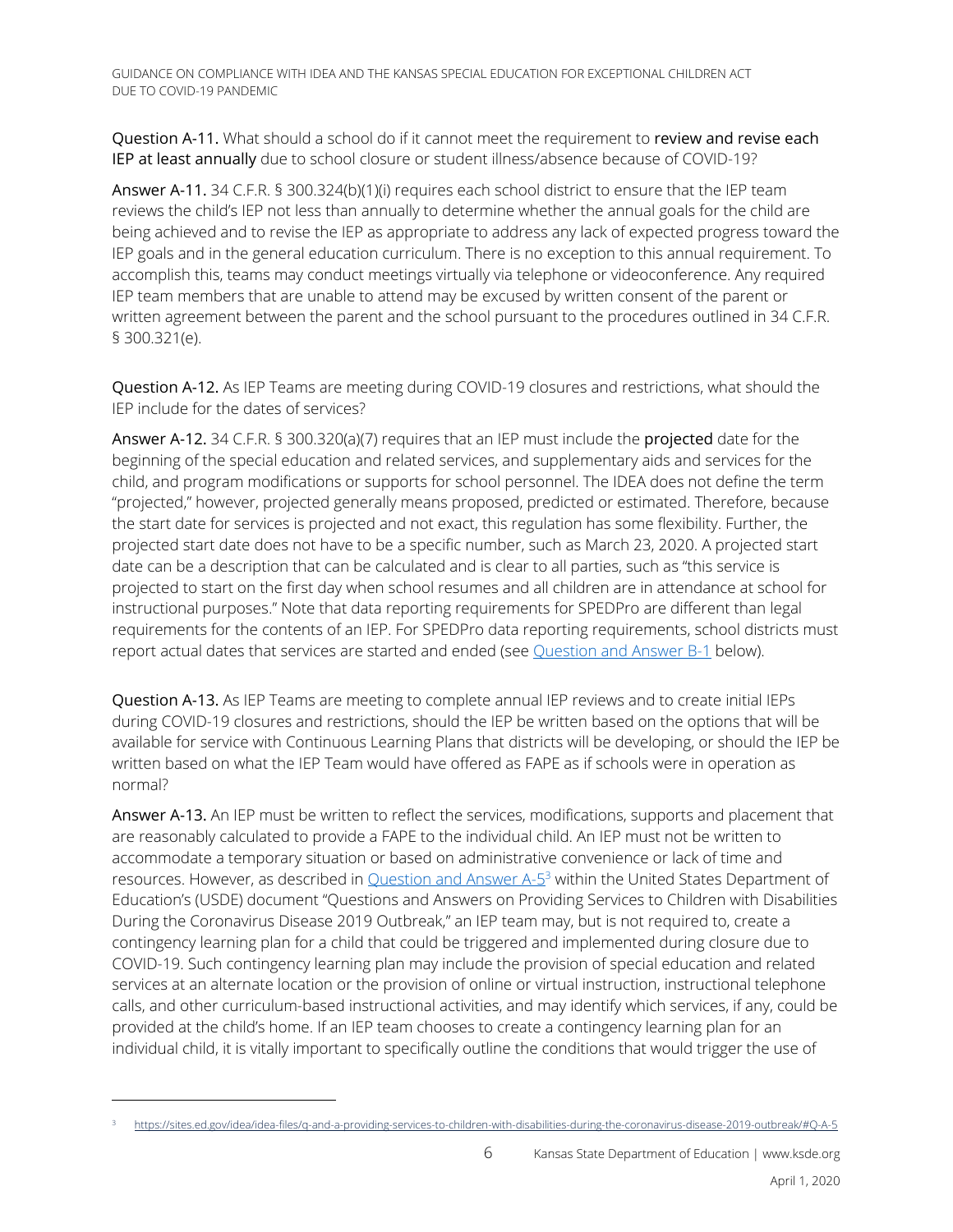the contingency learning plan and the conditions that would trigger the cessation/ending of the contingency learning plan. An IEP team could write the contingency learning plan in a Prior Written Notice (PWN). The contingency learning plan should be time limited and clearly stated as such.

<span id="page-6-0"></span>Question A-14. If an IEP team creates a contingency learning plan to be triggered during school closure due to COVID-19, is notice needed? Must parent consent be obtained?

Answer A-14. Prior Written Notice (PWN) has broad application. A PWN must be given to parents whenever a school district proposes any change to any matter related to identification, evaluation, placement, or the provision of a FAPE, or when a school district refuses a parent's proposal regarding any of these matters (34 C.F.R. § 300.503). The United States Supreme Court has interpreted FAPE to mean an IEP reasonably calculated to enable the child to make progress appropriate in light of the child's circumstances (Endrew F. v. Douglas County School Dist. RE–1, 580 U.S. \_\_\_ (2017)). In short, any change by a school district to the education program for a child with a disability requires a PWN.

In an emergency situation, where all children are to be served virtually for a period of time, serving an exceptional child virtually for that same period of time is not a substantial change in placement or material change in services and does not require consent. The district is simply responding to the Governor's Executive Order to close school buildings and move to continuous learning for the remainder of the school year. This was not a district or IEP Team decision. This is similar to a contingency plan being created for a student during the time a student is in a juvenile detention center or psychiatric residential treatment facility. The district did not act to place a student in that environment. The district is simply recording within the contingency learning plan the way in which it will provide special education services to the greatest extent possible (as described i[n Answer A-2](#page-1-1) and [Answer A-13](#page-5-0) above) under the circumstances until the student returns to their typical educational environment. Because the decision to close school buildings was not the district's decision, any contingency learning plan developed for a student does not constitute a material change in services or a substantial change in placement.

Question A-15. If an IEP team decides to write a contingency learning plan in the IEP, would that require an IEP meeting or an amendment to modify the IEP?

Answer A-15. If an IEP team decides to write a contingency learning plan in an IEP rather than in a PWN or as a stand-alone document, an IEP meeting or an agreement to amend the IEP without a meeting would be required.

Question A-16. If IEP teams meet virtually during COVID-19 school closure, in order to conduct annual IEP reviews on time, how should parent consent be obtained for actions that require consent? Is verbal consent sufficient?

Answer A-16. 34 C.F.R. § 300.505 permits a parent to choose to receive PWN and procedural safeguards (parent's rights) by electronic mail communication if the school makes that option available. 34 C.F.R. § 300.9(b) states that "consent" means in part "…the parent understands and agrees in writing…." Thus, verbal consent is not permitted. However, the IDEA does not specify how written consent must be obtained. Therefore, schools that wish to utilize electronic or digital signatures for consent may do so if they choose. Options for electronic or digital signatures could include but are not limited to the use of applications such as HelloSign, DocuSign, Adobe Sign, or even a parent's email reply to a PWN stating that they consent to the proposed action in the PWN and provide their printed name as a signature.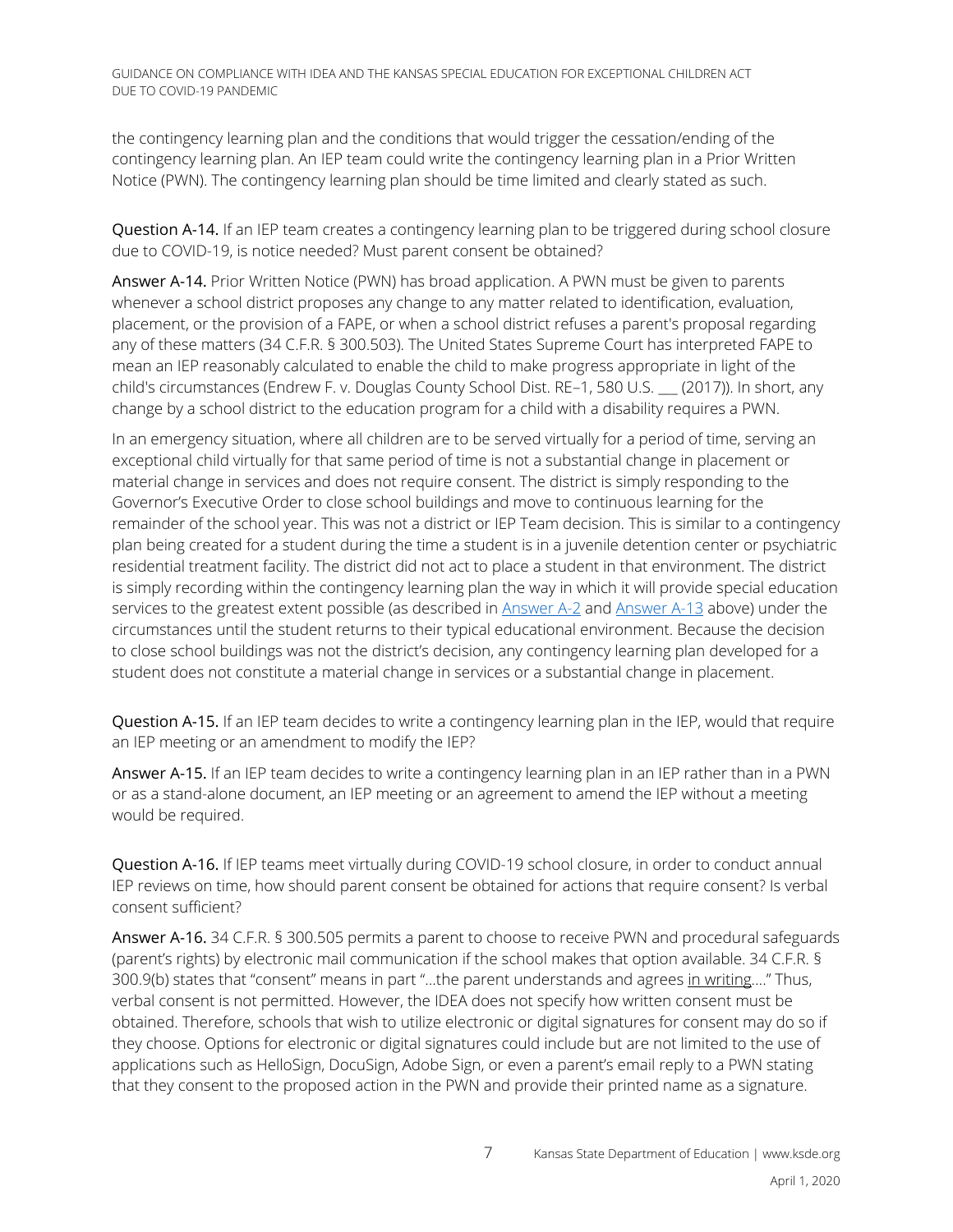Parents may provide consent with an electronic signature under three conditions: (1) The document identifies a particular person as the source of the electronic consent; (2) the document authenticates a particular person as the source of the consent; and (3) the document indicates such person's approval of the information contained in the electronic consent (34 C.F.R. § 99.30(d)). To meet condition one, the document must include a statement identifying the person providing the signature. For example, the document could include a statement such as: "I (Name of parent) am the parent of (Name of student), and I consent to: \_\_\_\_\_\_\_\_\_\_\_\_\_\_\_\_." To meet condition two, there must also be something to authenticate that the person sending the signature electronically is the person named in the document. That could be accomplished by requiring that a parent respond to the request for consent using their own e-mail address (where the consent form was sent). Or, a district could send the request for consent to the parent electronically, and protect it with a password known only to the sender and the parent. The fact that the parent is able to open the request for consent and send a response is reliable evidence that it is the named parent who is responding. The third condition would apply to any request for consent, whether hand-written or electronic. The document must describe the action for which consent is being requested and include a statement that the parent's signature means the parent is consenting to that action.

Question A-17. What should a school do if it cannot meet the requirement to reevaluate each child with an exceptionality at least once every 3 years due to school closure or student illness/absence because of COVID-19?

Answer A-17. K.S.A. 72-3428(h) and 34 C.F.R. § 300.303(b)(2) requires school districts to ensure that a reevaluation of each child with an exceptionality occurs at least once every 3 years, unless the parent and the school district agree that a reevaluation is unnecessary. There is no provision that allows for an extension of time. Further, it would be inappropriate and inconsistent with the law for the parent and school district to agree not to conduct a 3-year reevaluation because of administrative convenience or lack of time and resources. A school district would not be required to conduct a 3-year reevaluation only if one of the following occur: a. the parent refuses to provide consent for the reevaluation, or b. the parent and school district agree that the reevaluation is unnecessary. Whether a 3-year reevaluation would be unnecessary is an individualized determination and must be made based on the needs and unique circumstances of the child.

Note that, when appropriate, any reevaluation may be conducted based on a review of existing data, if the IEP team determines that no additional data are needed to determine continued eligibility and the child's educational needs. This review of existing data must be done by the IEP team and must include input from the child's parents (34 C.F.R. § 300.305(a)(2)). The IEP team may conduct this review without a meeting and without obtaining parental consent (34 C.F.R. § 300.305(b)). If the IEP team decides that no additional data are needed, parents must be notified of that determination, the reason for that determination, and the right of the parent to request an assessment to determine whether the child remains eligible and to determine the child's educational needs (34 C.F.R. § 300.305(d)).

Question A-18. Must reevaluations be completed within 60 school days like initial evaluations?

Answer A-18. The 60 school-day time frame applies to *initial* evaluations. 34 C.F.R. § 300.301(c)(1)(i)-(ii) states "the initial evaluation must be conducted within 60 days of receiving parent consent for the evaluation; or if the state establishes a timeframe within which the evaluation must be conducted, within that timeframe." In Kansas, our initial evaluation timeline is 60 school days rather than 60 days because the state regulation establishes a 60 school-day timeline at K.A.R. 91-40-8(f).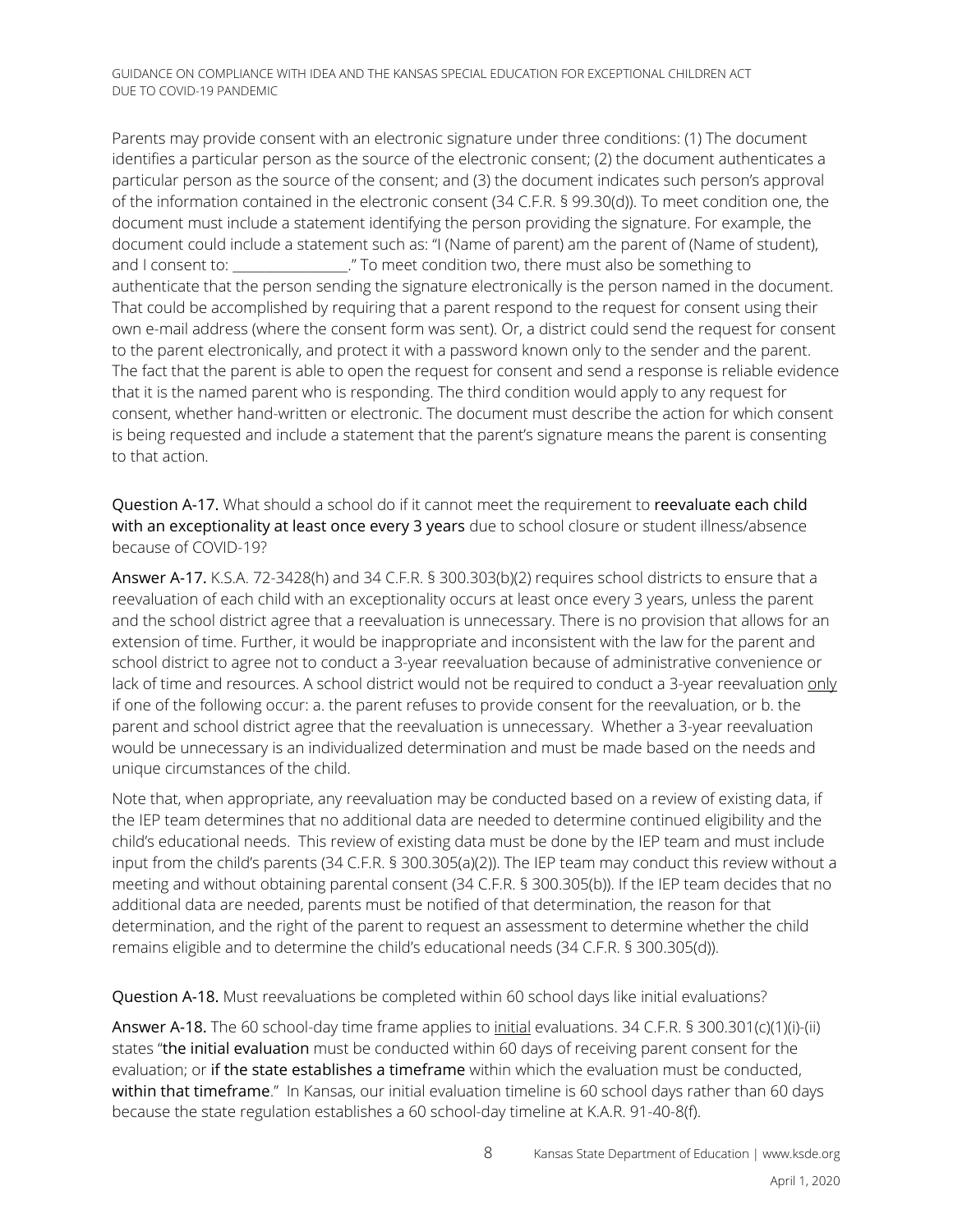Both the IDEA and the Kansas Special Education for Exceptional Children Act are silent on a required timeline for completing re-evaluations, except that re-evaluations must occur at least once every 3 years (with parent consent) unless the parent and school agree that a reevaluation is unnecessary (34 C.F.R. § 300.303(b)(2)). This means that the child's reevaluation must occur within 3 years from the date that the child's last evaluation was completed, provided that the parent gives consent for the reevaluation. KSDE's guidance for the number of days a re-evaluation should take is that it should be a reasonable amount of time, and KSDE has traditionally adopted the 60 school-day timeline as a reasonable time for a reevaluation, unless there are unusual circumstances. Regardless of the number of days that it takes to complete the re-evaluation, it must occur, with parent consent, within 3 years from the date of the child's last evaluation unless the parent and school agree that it is unnecessary. Whether a 3-year reevaluation would be unnecessary is an individualized determination and must be made based on the needs and unique circumstances of the child.

Question A-19. How do schools handle the reevaluation of students identified with a developmental delay turning age 10 during a school closure due to COVID-19?

Answer A-19. Reevaluation of a child is not required before termination of a child's eligibility for services due to exceeding the age for eligibility (K.S.A. 72-3428(l)(2)). If a child who is turning 10 is only identified with developmental delay (DD) and no additional exceptionality is suspected, eligibility ends on the child's 10th birthday. For such a child, the school does not need parental consent to end services upon exceeding the age for DD eligibility (K.A.R. 91-40-27(a)(3)). However, the child find requirement remains. Therefore, if prior to the child's 10th birthday, there is reason to suspect that the child has another exceptionality under any other category, a reevaluation must be completed prior to the child's 10th birthday to make that determination. Many of these reevaluations may be conducted based on a review of existing data, without the need for additional assessments. If these evaluations are conducted based on a review of existing data, that review must be done by the IEP team and must include input from the child's parents (34 C.F.R. § 300.305(a)(2)). The IEP team may conduct this review without a meeting and without obtaining parental consent (34 C.F.R. § 300.305(b)). If it is determined that no additional data are needed to determine continued eligibility and the child's needs, parents must be notified of that determination, the reason for that determination, and the right of the parent to request an assessment to determine whether the child remains eligible under another category (34 C.F.R. § 300.305(d)).

Question A-20. How should a school handle the provision of IEP goal progress reports to parents during a school closure due to COVID-19?

Answer A-20. The regulations implementing the IDEA requires that each IEP includes a description of when IEP goal progress reports will be provided to the parents (34 C.F.R. § 300.320(a)(3)(ii)). If a child's IEP says that the progress report will be provided concurrent with the issuance of report cards or in the same manner and frequency as general education progress reports, then the IEP progress report would only need to be issued if report cards or general education progress reports are also issued. If the IEP says that the progress report will be provided in a different manner and frequency than general education progress reports or report cards, schools should make every effort to issue the IEP progress report in the manner required by the IEP.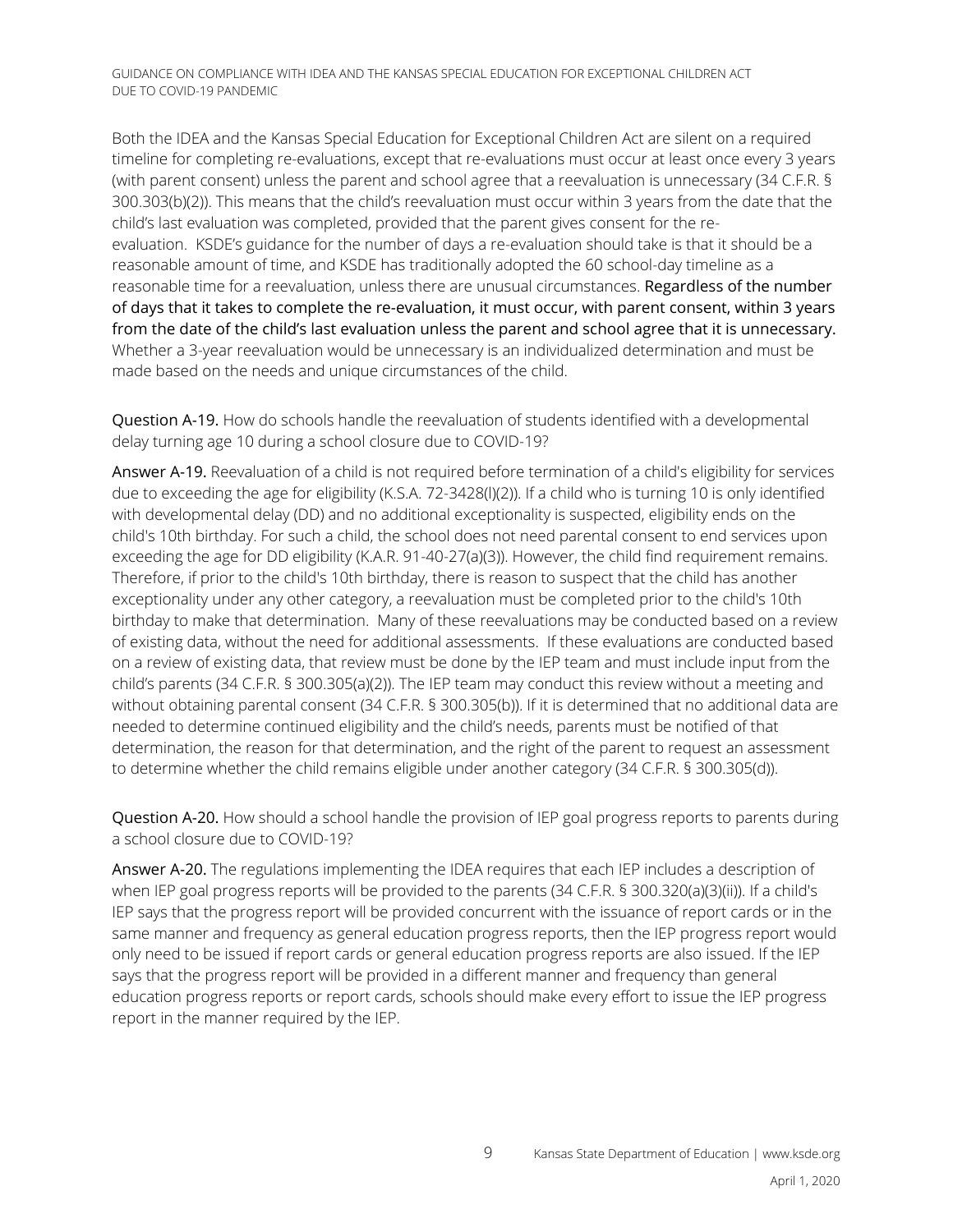Question A-21. Can parents and schools request special education mediation during a school closure caused by COVID-19?

Question A-21. Parents and schools can mutually agree to special education mediation and request a mediator from KSDE at any time. Due to COVID-19, beginning March 23, 2020, KSDE SETS staff will be working from home and cannot receive mail or deliveries at the KSDE office building. Any mediation requests mailed or hand-delivered to the KSDE office building during this time will be received and processed when KSDE staff resume working in the office building. In order to continue processing mediation requests during this time, KSDE is temporarily allowing mediation forms to be sent via email. Please note that any request for mediation must include completion of all three mediation forms, with signatures of both parties on any of the forms containing a signature line. Once operations resume as normal and KSDE staff are working in the office building, the normal mediation request procedure requiring mediation forms to be mailed or hand-delivered will resume.

Question A-22. Can individuals and organizations still send special education formal complaints to KSDE during a school closure caused by COVID-19?

Answer A-22. Individuals and organizations (complainants) can send special education formal complaints to KSDE at any time. However, formal complaints are officially filed when they are received by KSDE staff on the Special Education and Title Services Team (SETS). Investigations are opened on the day the complaints are filed. Due to COVID-19, beginning on March 23, 2020, KSDE SETS staff are working remotely and cannot receive mail or deliveries at the KSDE office building. Any formal complaints mailed or hand-delivered to the KSDE office building during this time will be officially filed and processed when KSDE staff resume working in the office building. In order to continue processing formal complaints during this time, KSDE is temporarily allowing complainants to send complaints via email. Emailed complaints will be filed and processed when KSDE staff open the email. Once operations resume as normal and KSDE staff are working in the office building, the normal complaint filing procedure requiring complaints to be mailed or hand-delivered will resume.

Question A-23. What happens with pending special education formal complaint investigations that started before school closures caused by COVID-19 but are not yet completed?

Answer A-23. Complaint investigations that are currently ongoing will continue and investigators will issue complaint reports as usual. Complaint investigators are in current communication with special education directors involved in open investigations in order to gather information about their district's closure, their level of access to documentation, and whether staff are available for interviews. With that information, KSDE will determine whether to permit an extension of the regulatory time limit for completing the complaint investigation due to exceptional circumstances with respect to each particular complaint pursuant to 34 C.F.R. § 300.152(b)(1)(i). If an extension of time is permitted to complete the investigation, both the school district and complainant will be notified.

Question A-24. If a school district with a closure caused by COVID-19 has been ordered to complete corrective action as the result of a special education formal complaint investigation, within what timeframe must the corrective action be completed?

Answer A-24. Each complaint report that finds a violation of special education law includes required corrective action with specific due dates. Complaint investigators will be mindful of the current COVID-19 restrictions when setting due dates during this uncertain time. In addition, K.A.R. 91-40-51(e)(1)(B)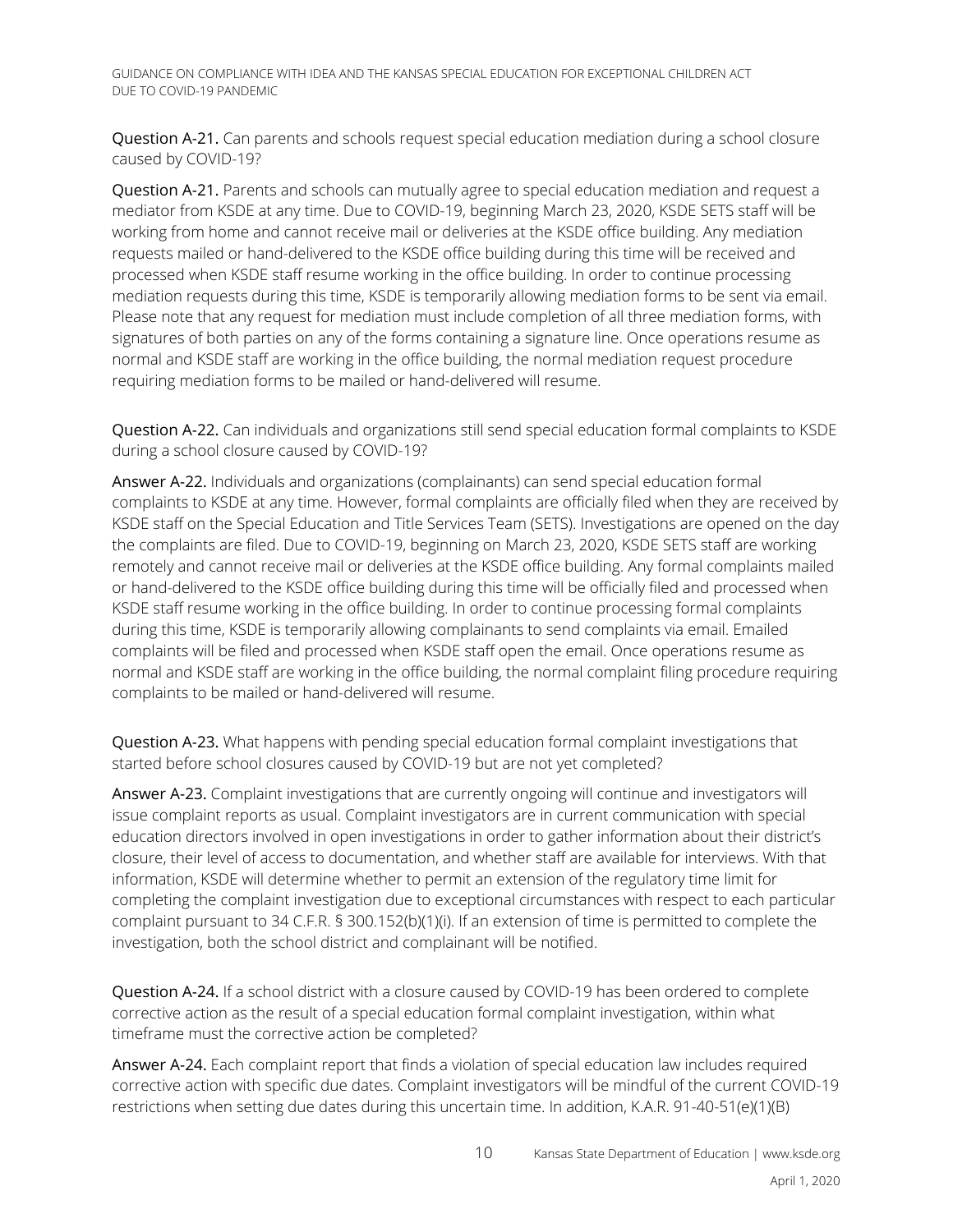provides that a school district can submit to SETS within 10 days of the date of the complaint report a written request for an extension of time to complete one or more of the corrective actions specified in the complaint report, together with justification for the request. Some school districts have outstanding corrective action required by complaint reports that were already issued prior to the current COVID-19 restrictions. For those school districts, the KSDE Dispute Resolution Coordinator will continue to monitor the completion of corrective action by their respective due dates. If it is apparent that any particular corrective action cannot be completed by the ordered due date, and the school district requests an extension of time, the KSDE Dispute Resolution Coordinator will work with the school district to permit a reasonable extension of time.

<span id="page-10-0"></span>Question A-25. Can parents still file notice of special education due process during a school closure caused by COVID-19?

Answer A-25. A parent's notice of special education due process against a school district is filed when the school district receives the notice (34 CFR §§ 300.508(a)(1), (e), (f); 300.510(a),(b); K.A.R. 91-40-28(c), (d)(2); 91-40-30(a), (d)(1)). If a school district is closed and no staff are present, it is reasonable to conclude that the notice is not filed until such time when staff are present to receive the notice. The timelines for holding a resolution session and appointing a hearing officer would begin when school district staff receive the notice.

Question A-26. If a school district receives a notice of special education due process during a school closure caused by COVID-19, how would timelines for holding a resolution session and appointing a hearing officer be affected?

Answer A-26. The timelines for holding a resolution session and appointing a hearing officer would begin when school district staff receive the notice (for more on this see [Answer A-25](#page-10-0) above). Those timelines are set forth in K.A.R. 91-40-28 for non-expedited due process an in K.A.R. 91-40-30 for expedited due process. Note that "day" means "a calendar day unless otherwise indicated as business day or school day" (K.A.R. 91-40-1(n)). "Business day" is defined as "Monday through Friday, except for federal and state holidays" (K.A.R. 91-40-1(i)). "School day" is defined as "any day, including a partial day, that all children, including children with and without disabilities, are in attendance at school for instructional purposes" (K.A.R. 91-40-1(eee)).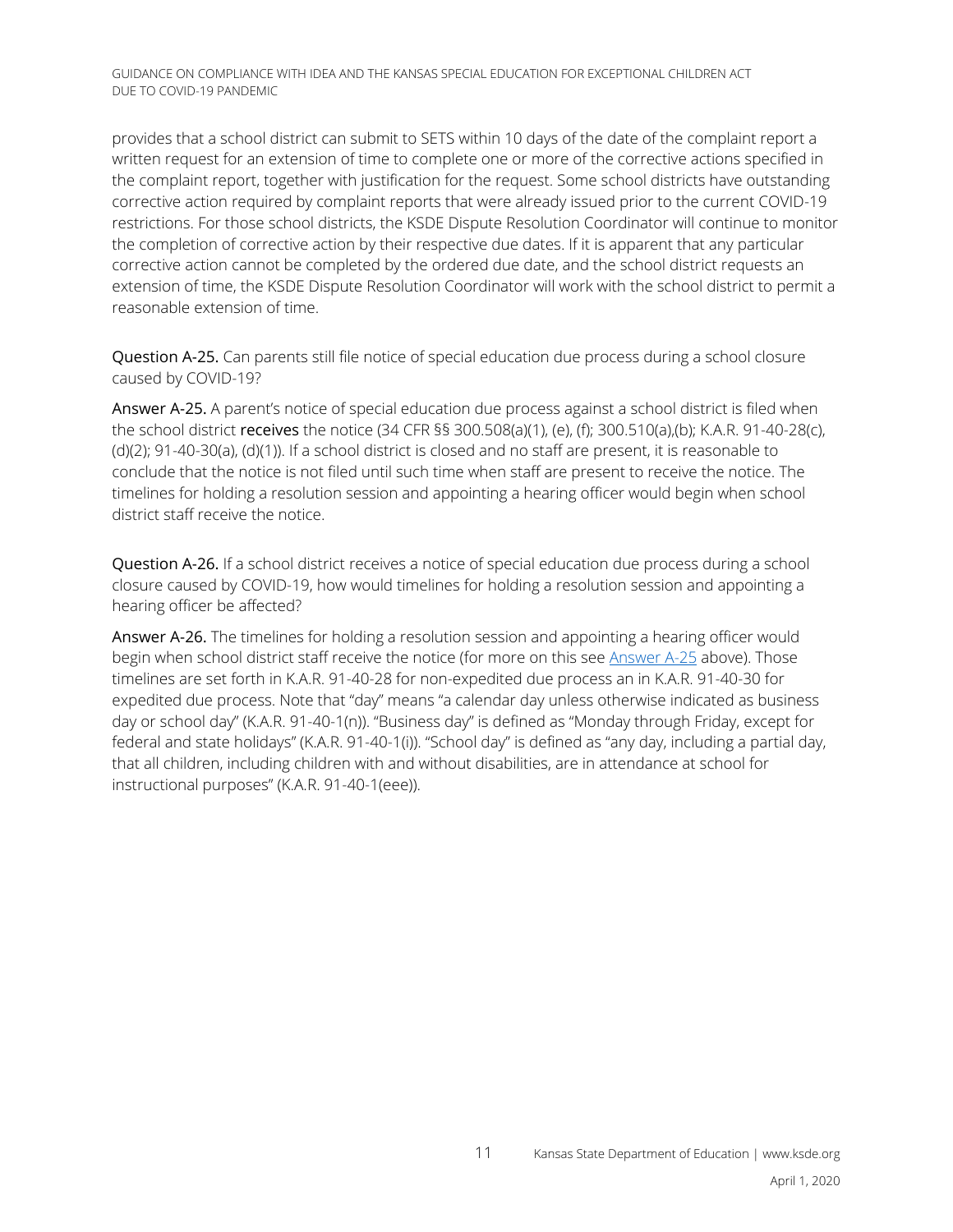#### <span id="page-11-0"></span>**B. Special Education Data Reporting Questions**

**\***Question B-1. How should data be reported in the SPEDPro web application for the remainder of the 2019–20 school year?

**\***Answer B-1. To this point the U.S. Department of Education has not provided states with direction for modification or changes to the FY 2020 data collection requirements in response to school building closure due to COVID-19. KSDE appreciates all of the recommendations and suggestions on ways to collect special education services during school building closure and the implementation of district Continuous Learning Plans (CLP). SETS and IT staff worked together and determined that the SPEDPro web application could not be redesigned to collect services provided to a student during district implementation of Continuous Learning Plan outside of the current data submission process.

As a result, KSDE offers two options for SPEDPro reporting for the remainder of the 2019–20 school year:

**Option 1.** KSDE encourages organizations to work with your local IEP vendors to update the MIS service table to account for ending of school-based services on the last day before school building closure, and resuming services beginning with the district's implementation of its Continuous Learning Plan through the end of the school year. Guidance previously presented regarding this option still applies:

- 1. Update district and building calendars in SPEDPro to account for days of school closure where no IEP services are provided.
	- a. Mark these days as not in session
- 2. Mark days of Continuous Learning as days in session (SPEDPro Calendar), through the completion of Continuous Learning.
	- a. In some cases, a new last day of school would be designated
- 3. Align student service end dates with school closures. Resume service dates with Continuous Learning, ending on the last day of service.
- 4. Service location of services during Continuous Learning
	- a. "A" for homebased support / Virtual support
	- b. "X" for indirect support
	- c. The actual location for face to face services.
- 5. Service frequency and duration of services during Continuous Learning
	- a. From the student's contingency learning plan (or other documents outside of the IEP)
	- b. From the Prior Written Notice informing the parent of the services and supports the child will receive during the district's implementation of its Continuous Learning Plan.
	- c. From the student's IEP
- 6. Resubmit student records for those students participating in Continuous Learning and receiving special education services.

Option 1 data can be submitted to SPEDPro through:

- A. The SPEDPro import process
- B. Manual entry / keyboard data entry in SPEDPro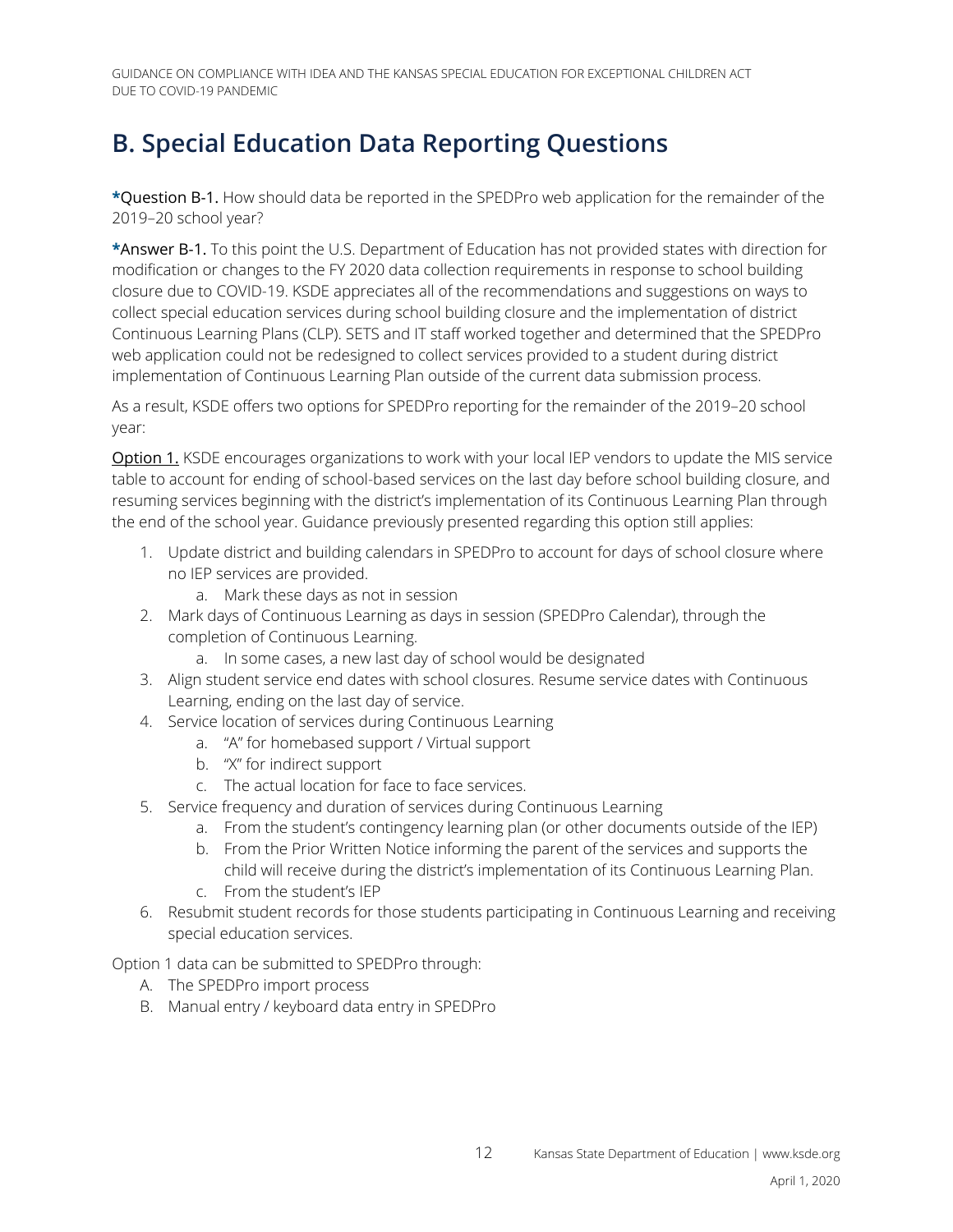Option 2. For organizations that are unable to account for services beginning with the district's implementation of its Continuous Learning Plan in SPEDPro reporting format, please complete the following steps:

- 1. Update District and building level calendars in SPEDPro by ending the school year on the last day before school building closure. SPEDPro User Guide page 11.
- 2. Truncate service end dates extending past the last day before school closure to the last day before school closure. SPEDPro User Guide pages 36-37.
- 3. Report all subsequent exits with the last day before school closure as the exit date.
- 4. Do not report additional special education services for FY2020

Option 2 data can be submitted to SPEDPro through:

- A. The SPEDPro import process
- B. Manual entry / keyboard data entry in SPEDPro

**\***Question B-2. If my district chooses Option 1 above, what are some procedural options for modifying a student's SPEDPro records to align with the services a student is receiving during the district's implementation of its Continuous Learning Plan?

**\***Answer B-2. Many IEP programs have a services table that lists special education services and exports this service data to the SPEDPro web application through an import process. This services table is not a legal component of a child's IEP. Many vendors design it for staff convenience. This services table must be updated to end school-based services that ceased with school building closure and resumed with the services a student is receiving during the district's implementation of its Continuous Learning Plan.

A student's services table must be updated with the services a student is receiving during the district's implementation of its Continuous Learning Plan through the remainder of the 2019–20 school year. Then these student records must be resubmitted though the import process.

For manual updates, SPEDPro has a truncate service end date tool (SPEDPro Users' Guide page 37) that will end all services as of the date of school building closure. The services a student is receiving during the district's implementation of its Continuous Learning Plan can be added using the Add service line tool in SPEDPro. See SPEDPro Users' Guide pages 32–34 for service line entry information.

If a parent declines special education and related services during the implementation of the district's Continuous Learning Plan this would be reported as services ending with school building closure. If the student is expected to continue in the 2020–21 school year, do not exit the student.

Verification 0169 – Because of school closure and the resumption of special education services, a gap in services is expected. Verification 0169 has been turned off for the remainder of the 2019–20 school year.

Verification 0148 – Because a parent declines special education and related services during the implementation of the district's Continuous Learning Plan, the IEP services would cease with school building closure. As a result, Verification 0148 has been turned off for the remainder of the 2019–20 school year.

Verification 0224 – Because school calendars have been shortened due to school closure, the OSEP Environment calculation denominator has been reduced. The reduction of school days may artificially change the OSEP Environment category. As a result, Verification 0224 has been turned off for the remainder of the 2019–20 school year.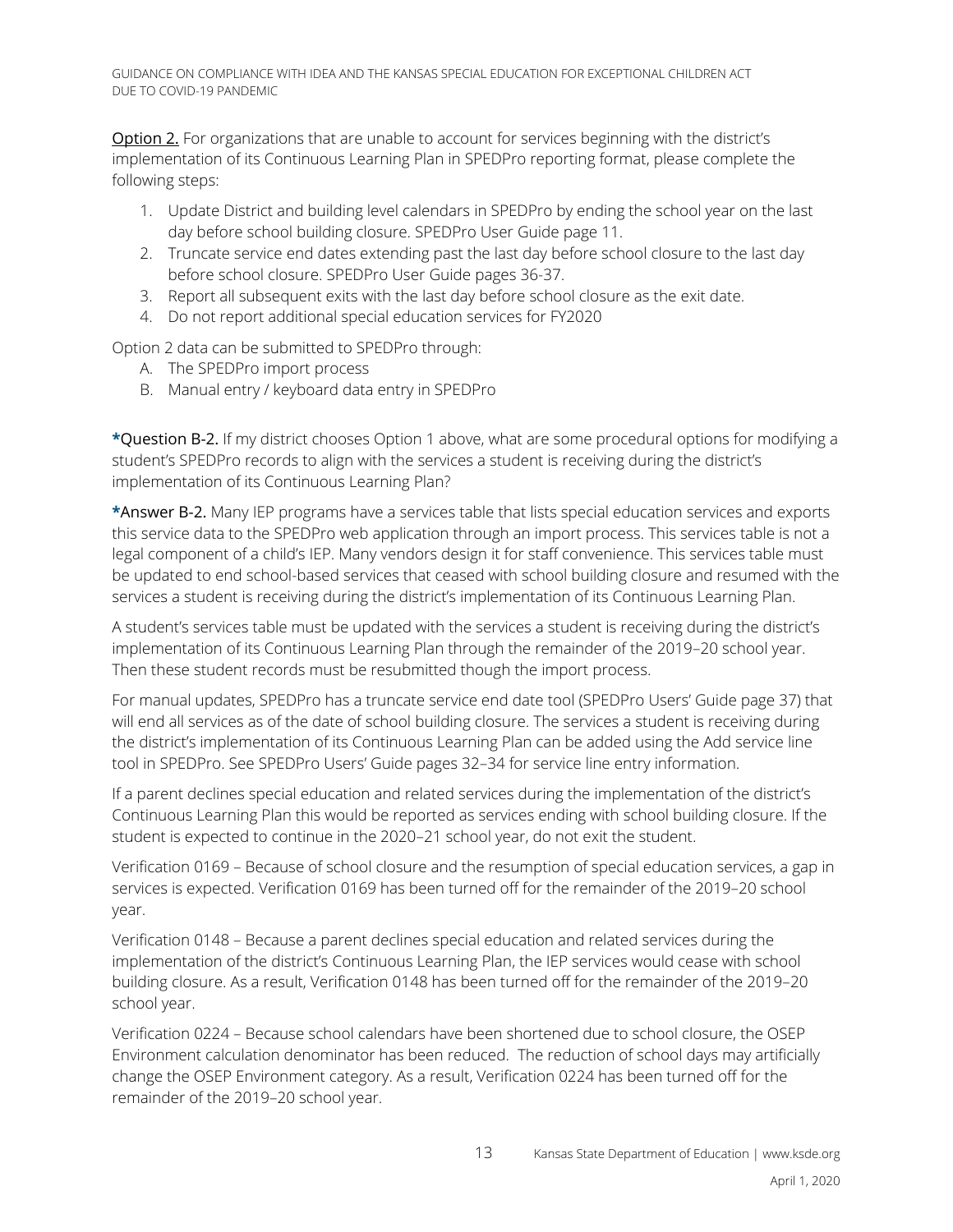Verification 0011 – Because school calendars have been shortened due to school building closure, some services may exceed the number of possible school days as originally reported if services extend past school building closure. This would trigger Verification 0011. Verification 0011 can be corrected. Ending the original services on the last day prior to school building closure and entering new services during the implementation of the district's Continuous Learning Plan would resolve Verification 0011.

SPEDPro was not designed with our current learning situation in mind. To adapt and to continue to meet federal reporting requirements, KSDE encourages administrators to work with their IEP vendor to design a way to pull data from a student's contingency learning plan (documented through a Prior Written Notice or other document) and format it so that it can be uploaded to SPEDPro. During this time of continuous learning you may have staff that are very capable and under-utilized compared to when students were learning in a traditional setting. Brainstorm creative ways in which you can use capable and under-utilized staff to assist with this data entry. For example, one district is using school psychologists whose workloads have lessened during school building closure, as well as capable paraprofessionals, to assist with data entry. To consider fiscal implications of using staff in different roles, please consult [Question and Answer C-6](#page-15-0) below.

#### Please note this is not something that must be done immediately as data for the 2019–20 school year will be open through September 15, 2020.

**\***Question B-3. Must IEPs be amended to reflect actual service minutes reported in SPEDPro?

**\***Answer B-3. No. IEP requirements are different from data reporting requirements. IEP requirements are set in law. Data reporting requirements are set by the U.S. Department of Education and must reflect the services a student actually received. Plans for student learning must be developed based on student need and not driven by data reporting requirements.

For efficiency purposes, many electronic IEP systems are set up to automatically send the services for a student, through the services page (which is not a legal component of a child's IEP), to the SPEDPro web application. Many districts have responded to continuous learning by creating individual plans for students with exceptionalities and documenting this through a Prior Written Notice (as described in [Answer A-2.,](#page-1-1) [Answer A-13.,](#page-5-0) and [Answer A-14.](#page-6-0) above).

If a district chose to document the services provided during the implementation of the district's Continuous Learning Plan through a Prior Written Notice, then the district's automated procedures around populating data in the SPEDPro web application are likely not useful during this time.

**\***Question B-4. Are there changes to timelines for other special education data collections for this school year?

**\***Answer B-4. Special education data reporting requirements are set forth in statute, which was written and enacted by the United States Congress or the Kansas Legislature, or in reporting requirements from the United State Department of Education. KSDE does not have the authority to alter or waive these data reporting requirements and has little ability to alter established timelines.

IDEA exiting data, collected in the SPEDPro web application, and discipline data, collected in the Discipline Data Collection of the KIAS web application, remain required for the 2019–20 school year and previously-established timelines remain in place.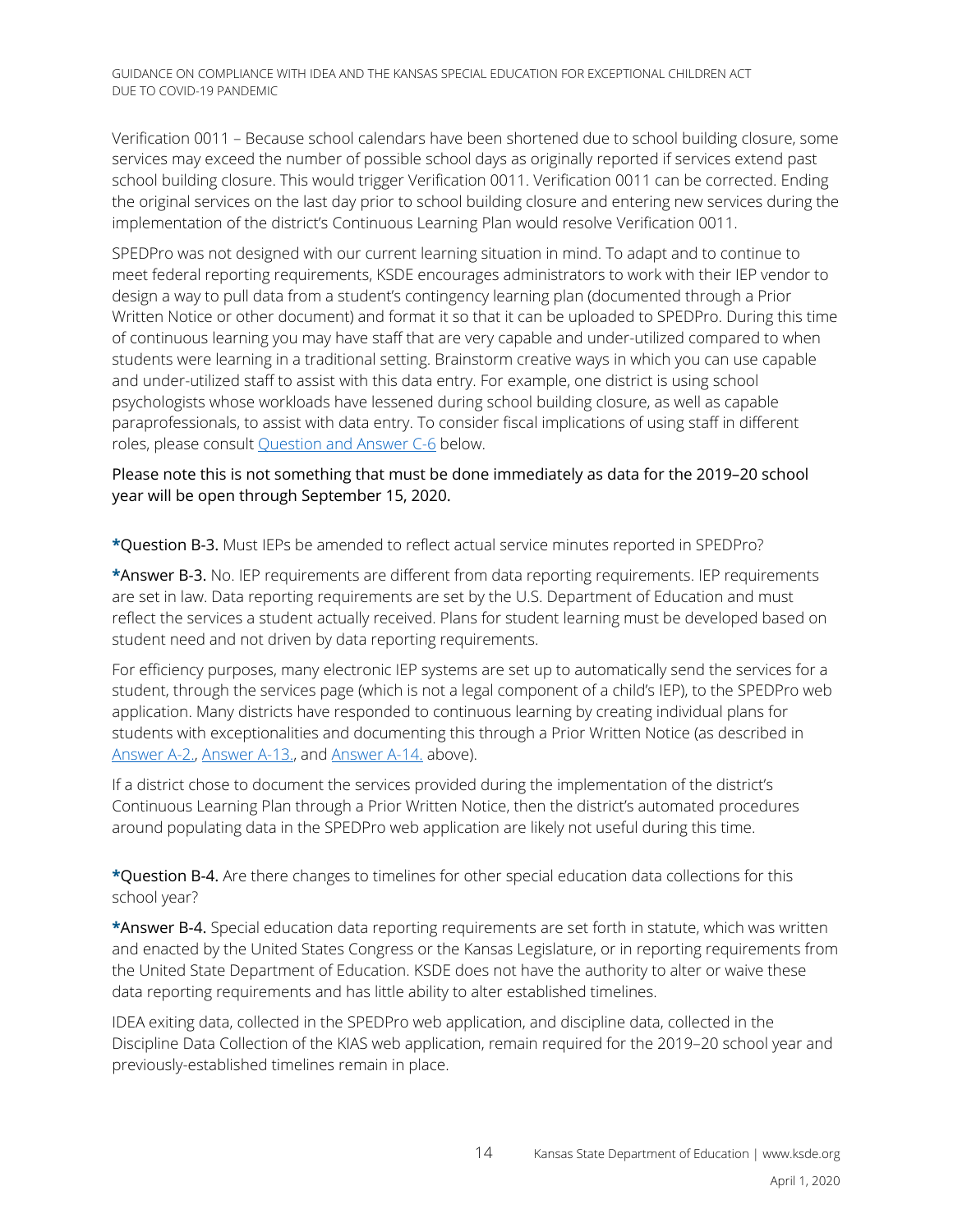For IDEA Indicator 11, collected in the KIAS web application, the current updated data timeline, for applicable districts, will remain in place. Individual districts can request an extension with a justification. Please contact Stacie Martin at [smartin@ksde.org](mailto:smartin@ksde.org) if you have questions.

For IDEA Indicator 12, collected in the KIAS web application, the current updated data timeline for applicable districts will remain in place. Individual districts can request an extension with a justification. Please contact Julie Rand at *[jrand@ksde.org](mailto:jrand@ksde.org)* if you have questions.

For IDEA Indicator 13, collected in the KIAS web application, the initial data collection opened as planned on April 1. The due date for the initial data collection has been extended to June 1, 2020. Individual districts can request an extension with a justification. Please contact Stacie Martin at [smartin@ksde.org](mailto:smartin@ksde.org) if you have questions.

For IDEA Indicator 14 the current timeline for applicable districts will remain in place. Individual districts can request an extension with a justification. Please contact Wendy Coates at [wcoates@ksde.org](mailto:wcoates@ksde.org) if you have questions.

**\***Question B-5. How should school staff conduct assessments to show exit outcomes for exiting preschoolers during school closure due to COVID-19? (Indicator 7: Early Childhood Outcomes)

**\***Answer B-5. Local education agencies (LEAs) are federally required to complete early childhood outcome progress ratings on each preschooler aged 3 through 5 with an IEP, including speech-only IEPs (34 C.F.R. §§§ 300.120, 300.211, 300.601(b)(1)).

July 31, 2020, is the last date for submitting child outcome exit summary rating data for children permanently exiting a Part C or B program between July 1, 2019 and June 30, 2020, for all children who have been in a program for at least six months.

In an effort to assure data quality and completeness during COVID-19 school building closure and continuous learning, district staff should continue to gather evidence from the same assessment tools. A child's progress will be monitored through the implementation of each district's Continuous Learning Plan. Flexibility and adjustments can be made such as additional information gathered through parent report or informal assessment used to support the completion of the rating (e.g., virtual meetings, teleconferences, small groups, 1:1 meetings, etc.). For example, if a teacher completed an Assessment and Evaluation Programming System (AEPS) for the child right before spring break, every effort should be made to use this information to inform the exit rating. The Early Childhood Outcomes (ECO) ratings should still be made as a team of at least two professionals, who have already been monitoring the child's progress throughout year. Ratings should still be completed at the time the child exits the program.

If you have questions about collecting or reporting Indicator 7 data, contact Julie Rand at [jrand@ksde.org.](mailto:jrand@ksde.org)

## **C. Special Education Fiscal Questions**

Question C-1. Will there be any waivers or additional exceptions for Maintenance of Effort (MOE) due to school closures?

Answer C-1. IDEA does not provide exceptions to IDEA Maintenance of Effort beyond those in specified in 34 C.F.R. § 300.204. Neither KSDE, nor USDE, have the authority to waive those requirements, but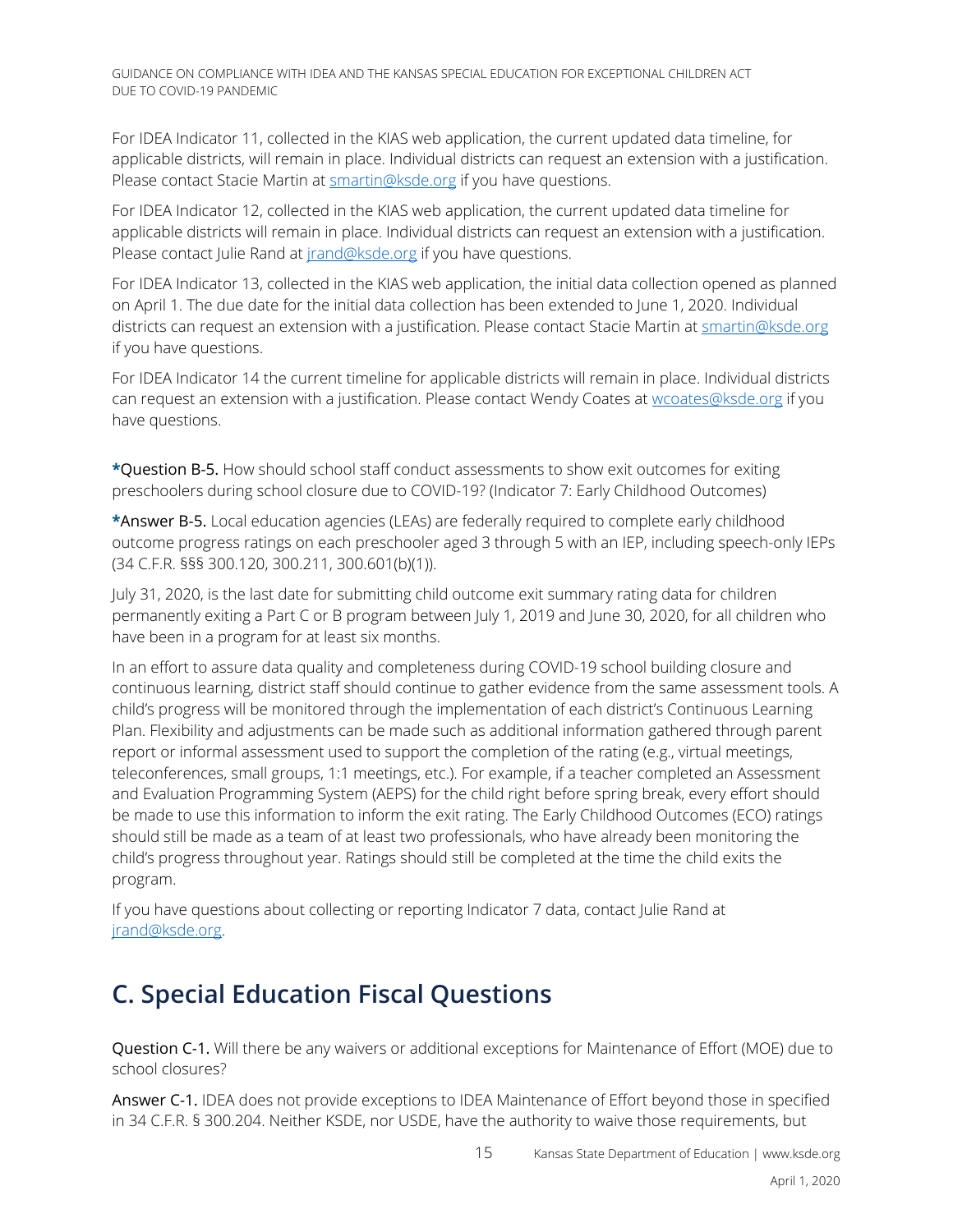KSDE will closely monitor the situation and notify local education agencies (LEAs) if Congress acts to provide relief to this requirement.

Question C-2. Will LEAs receive full categorical aid reimbursement for classified staff if they are unable to reach the full 1,116 hours due to an ordered school closure?

Answer C-2. KSDE's School Finance Team will provide districts additional details on how to request a waiver for the 1,116-hour requirement.

Question C-3. We use federal aid for some staff wages, including monies earmarked for special education services. Can we still use these federal monies if the services are not rendered?

Answer C-3. Federal funds may be used to pay for staff leave, including extraordinary leave, so long as the LEA applies leave policy and decisions consistently, without regard to funding source. (2 C.F.R. §§ 200.430, 200.431)

Question C-4. School closures will prevent the LEA from obligating federal funds within the 27- month obligation period. Can we request a no-cost extension for these funds?

Answer C-4. KSDE will seek approval from USDE's Office of Special Education and Rehabilitative Services (OSERS) to grant no-cost extensions to Kansas LEAs. LEA requests for a no-cost extension should be submitted to Christy Weiler at [cweiler@ksde.org.](mailto:cweiler@ksde.org)

Question C-5. Will LEAs be able to claim categorical aid for classified staff who were providing special education and related services, even though they may be placed on leave or otherwise not providing services for some period of time as a result of the COVID-19 response?

Answer C-5. In response to the COVID-19 crisis, LEAs may continue to claim categorical aidfor classified special education staff, regardless of whether the staff are able to work with students. Claims should be based on what the staff member would typically work under normal circumstances.

<span id="page-15-0"></span>Question C-6. Will LEAs be able to claim categorical aid for classified staff that provide special education and related services under normal circumstances, even though they may now be temporarily performing, non-special education, but necessary duties as a result of the COVID-19 response?

Answer C-6. In response to the COVID-19 crisis, districts may continue to claim categorical aid for classified special education staff that must, on a temporary basis, perform other necessary duties, provided they are not needed and able to provide typical special education services. Claims for atypical service should be based on what the staff member would typicallywork under normal circumstances.

Question C-7. Will LEAs be able to claim categorical aid for classified staff that were providing special education and related services, but must remain on extended leave because their services are not required, even after schools begin offering continuous learning services?

Answer C-7. In response to the COVID-19 crisis, districts may continue to claim categorical aid for classified special education staff regardless of whether the staff are able to work with students. Claims should be based on what the staff member would typically work under normal circumstances.